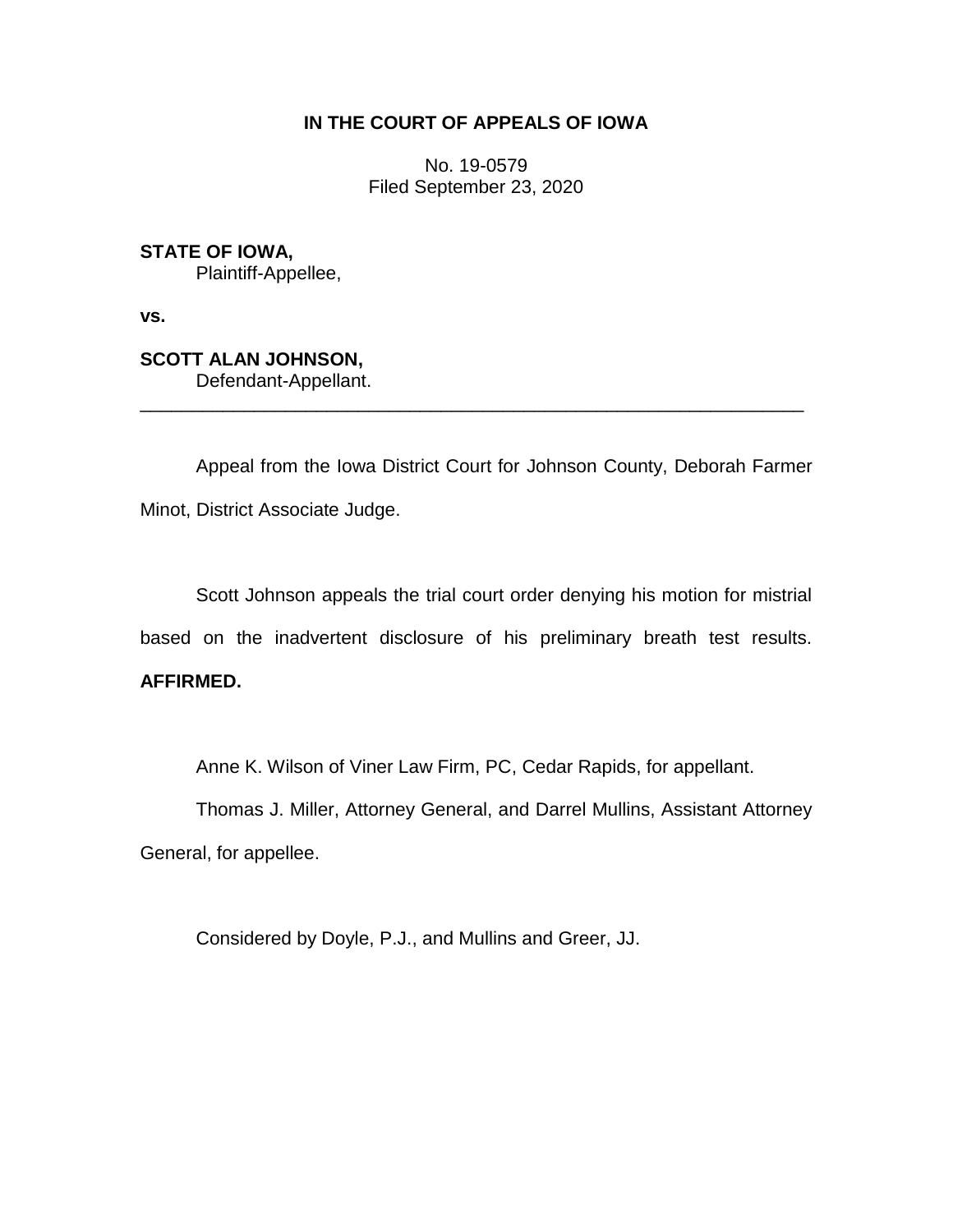### **GREER, Judge.**

A jury convicted Scott Johnson of operating while under the influence of alcohol, in violation of Iowa Code section 321J.2 (2018). Johnson appeals the conviction, contending that the district court abused its discretion in denying his motion for a mistrial.

### **I. Background Facts and Proceedings**

On July 14, 2018, Officer Damon Spencer of the Coralville Police Department was on a routine patrol when he observed a blue Chevrolet Trailblazer heading eastbound. Officer Spencer observed the driver struggling to maintain the lane. Officer Spencer followed the Trailblazer as it pulled into the driveway of a residence. As Johnson exited the Trailblazer, Officer Spencer approached him to address his concerns with Johnson's driving. Johnson admitted that he had been at his stepson's home that evening and had consumed "a few" wine coolers.

During the initial conversation, Officer Spencer observed what he believed were signs of impairment. The officer testified Johnson's speech was slow, mumbled, and somewhat slurred. Officer Spencer also observed that Johnson was struggling with balance, "kind of staggering and swaying while standing still." He also testified that Johnson smelled of alcohol.

Johnson consented to performing field sobriety tests, including the horizontal gaze nystagmus (HGN) test, a walk and turn test, and a one-leg stand test. With the HGN test, Officer Spencer observed six clues out of six, suggesting alcohol intoxication. On the walk and turn test, Officer Spencer observed six out of eight possible clues. Then on the one-leg stand test, Officer Spencer observed three out of four possible clues. With these indicators in hand, Officer Spencer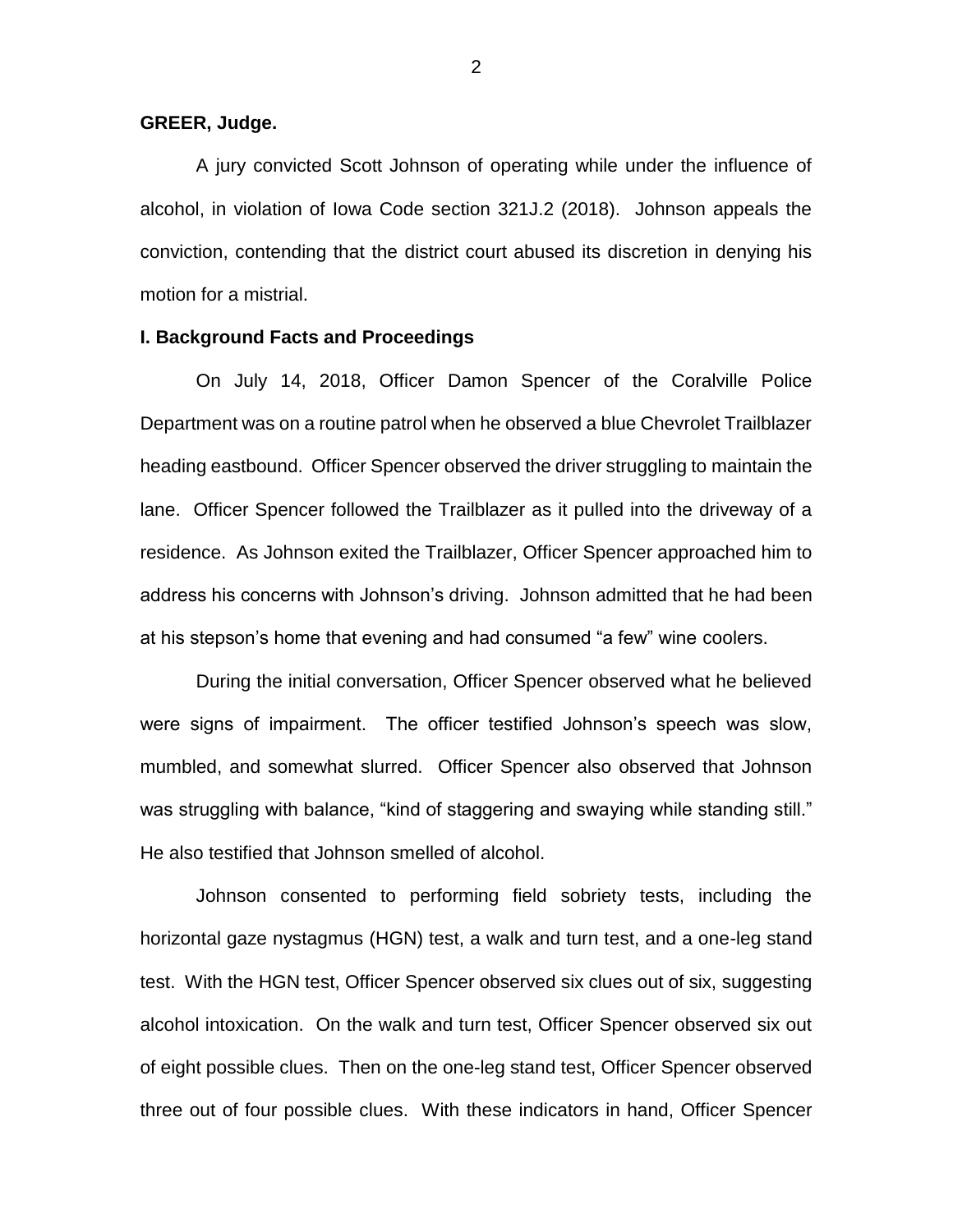asked Johnson to consent to a preliminary breath test (PBT), and Johnson agreed. After Johnson performed the PBT, Officer Spencer placed him under arrest and transported him to the Coralville Police Department for further testing.

At the station, Officer Spencer read Johnson an implied consent advisory, under Iowa Code section 321J.6, requesting that Johnson provide a breath or urine sample to determine his blood alcohol content. Johnson refused to consent to either test.

At Johnson's trial, the State played several portions of video recordings by the Coralville Police Department for the jury by agreement and stipulation of both parties. Specifically, the prosecutor stated that the State removed all references to Johnson's PBT completed at the scene and the results. Even so, when the State played a brief portion of video, it contained an audible reference to the results of Johnson's PBT. On the relevant portion, Officer Spencer can be heard telling Johnson, "You didn't do very well on the test." Johnson then asked the officer, "What'd I blow?" And the officer responded, ".101." "I think that's more than a wine cooler." During this portion of the conversation, Officer Spencer placed Johnson under arrest.

At trial, Johnson's attorney immediately objected, and the objection was sustained. The court said, "Ladies and gentlemen of the jury, you'll disregard any reference to numbers. That has been excluded by agreement of the parties, and you are not to consider that. So that information is stricken from the record."

Outside the presence of the jury, Johnson moved for a mistrial based on the improper disclosure of Johnson's PBT result, in violation of Iowa Code section 321J.5(2). While the court agreed that the PBT result was inadmissible, it denied

3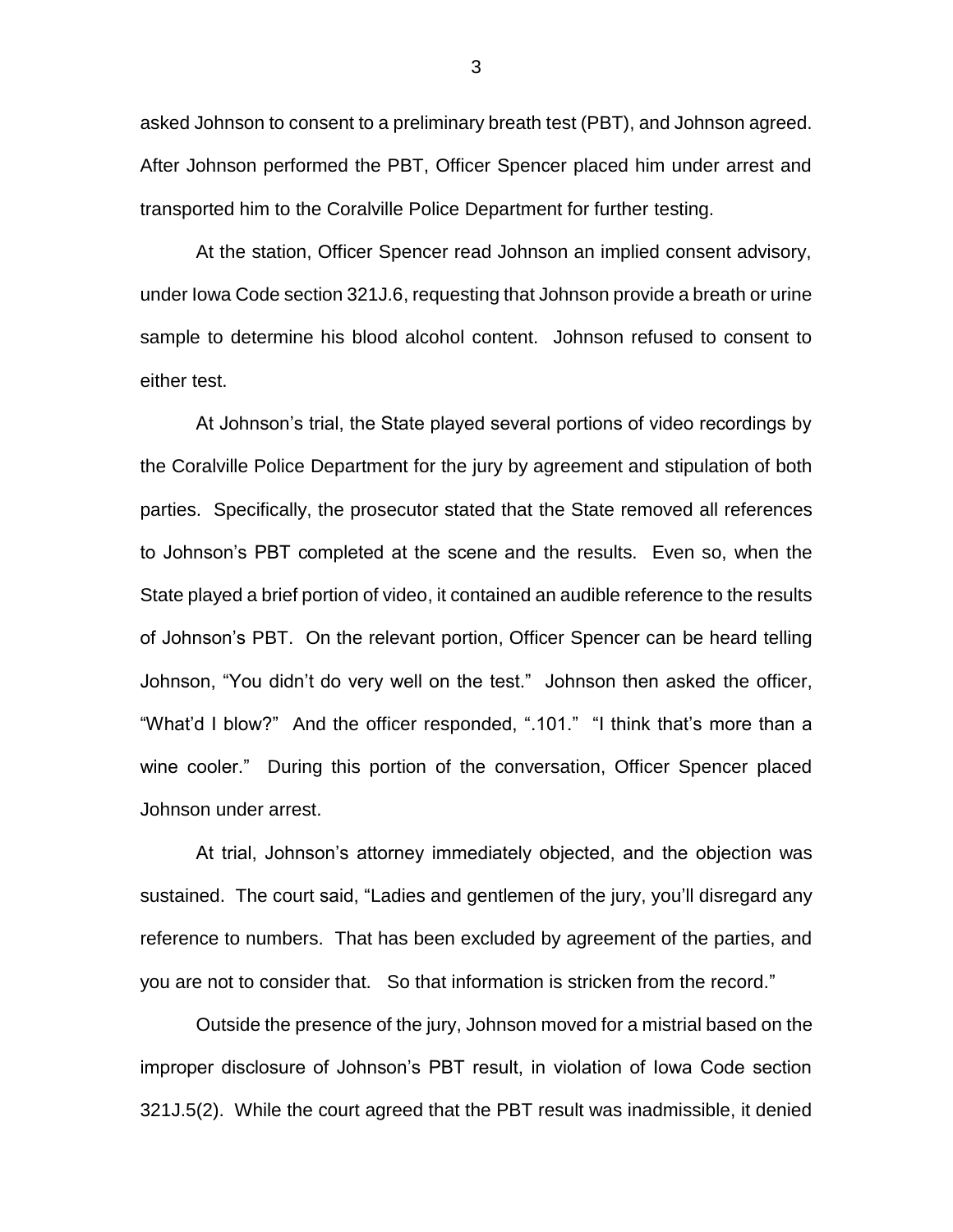Johnson's motion for a mistrial. There was no further mention of the PBT result during the trial.

The court offered to include a curative jury instruction and any other curative instruction Johnson requested. One of the instructions given to the jury stated:

The following are not evidence:

3. Any testimony I told you to disregard. In this case, during Officer Spencer's testimony, there was a defense objection that I sustained. I struck certain evidence from the record and instructed you to disregard it.

The jury found Johnson guilty of operating while under the influence of alcohol.

Johnson appeals.

. . . .

## **II. Standard of Review**

Trial courts possess considerable discretion in ruling on motions for mistrial. *State v. Cage*, 218 N.W.2d 582, 586 (Iowa 1974). "The allowance of a mistrial motion ordinarily rests in the trial court's discretion and its ruling thereon will not be set aside except upon a clear showing of abuse of discretion." *State v. Staker,*  220 N.W.2d 613, 617 (Iowa 1974). In evaluating whether an abuse of discretion has occurred, "the pertinent question here is whether the trial court was clearly unreasonable in concluding an impartial verdict could be reached" considering the improper testimony or evidence at issue. *State v. Newell*, 710 N.W.2d 6, 32 (Iowa 2006). Abuse of discretion for denial of a mistrial will be found only where there is a lack of support in the record for the court's determination. *State v. Brewer*, 247 N.W.2d 205, 211 (Iowa 1976); *State v. Jirak,* 491 N.W.2d 794, 796 (Iowa Ct. App. 1986).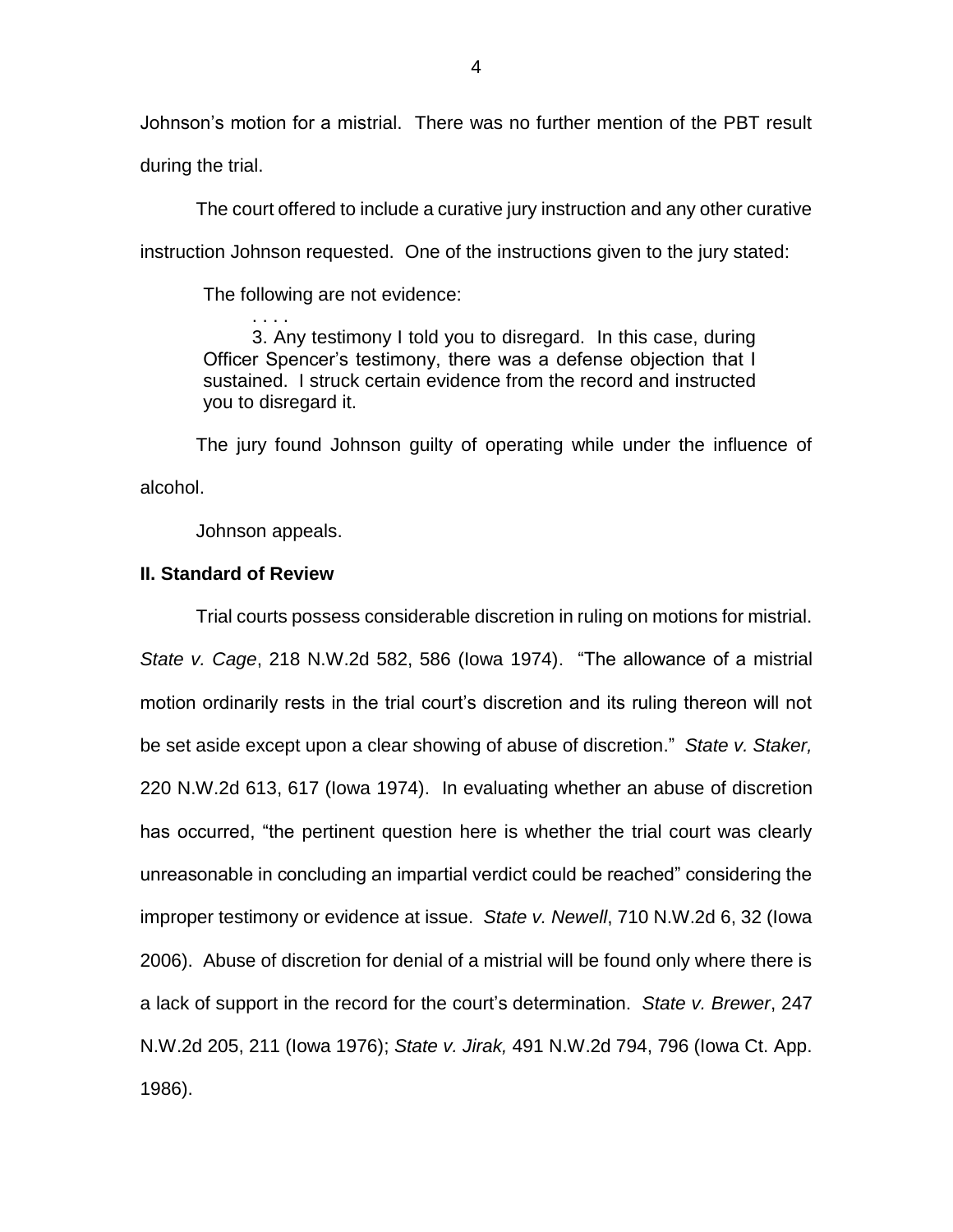#### **III. Analysis**

The State concedes that the reference at trial to the PBT results was improper but asserts that it was "fleeting" and inadvertent. And because appropriate curative measures were taken, the reference was not so prejudicial to Johnson as to require a mistrial. In contrast, Johnson maintains that the district court abused its discretion when it denied his motion for mistrial after the State disclosed the results of his PBT to the jury, in violation of Iowa Code section 321J.5(2). That section provides, "The results of this preliminary screening test shall not be used in any court action except to prove that a chemical test was properly requested of a person pursuant to this chapter." Iowa Code § 321J.5(2). "A mistrial is appropriate when 'an impartial verdict cannot be reached' or 'the verdict would have to be reversed on appeal due to an obvious procedural error.'" *Newell*, 710 N.W.2d at 32 (citations omitted). "The pertinent question here is whether the trial court was clearly unreasonable in concluding an impartial verdict could be reached notwithstanding" the evidence of Johnson's PBT results. *Id.* 

Johnson immediately objected to the introduction of the evidence of his PBT results, and the court sustained the objection and told the jury to disregard the improper reference to Johnson's PBT result. In addition, the court provided a curative instruction to the jury telling it the State's reference to Johnson's PBT result was not evidence for the jury's consideration. If a trial court moves swiftly to strike an improper response, cautions the jury to disregard it, and provides a cautionary instruction, generally it will prevent prejudice against a defendant. *State v. Brown*, 397 N.W.2d 689, 699 (Iowa 1986). "A defendant who asserts such actions were insufficient bears a heavy burden of demonstrating a clear abuse of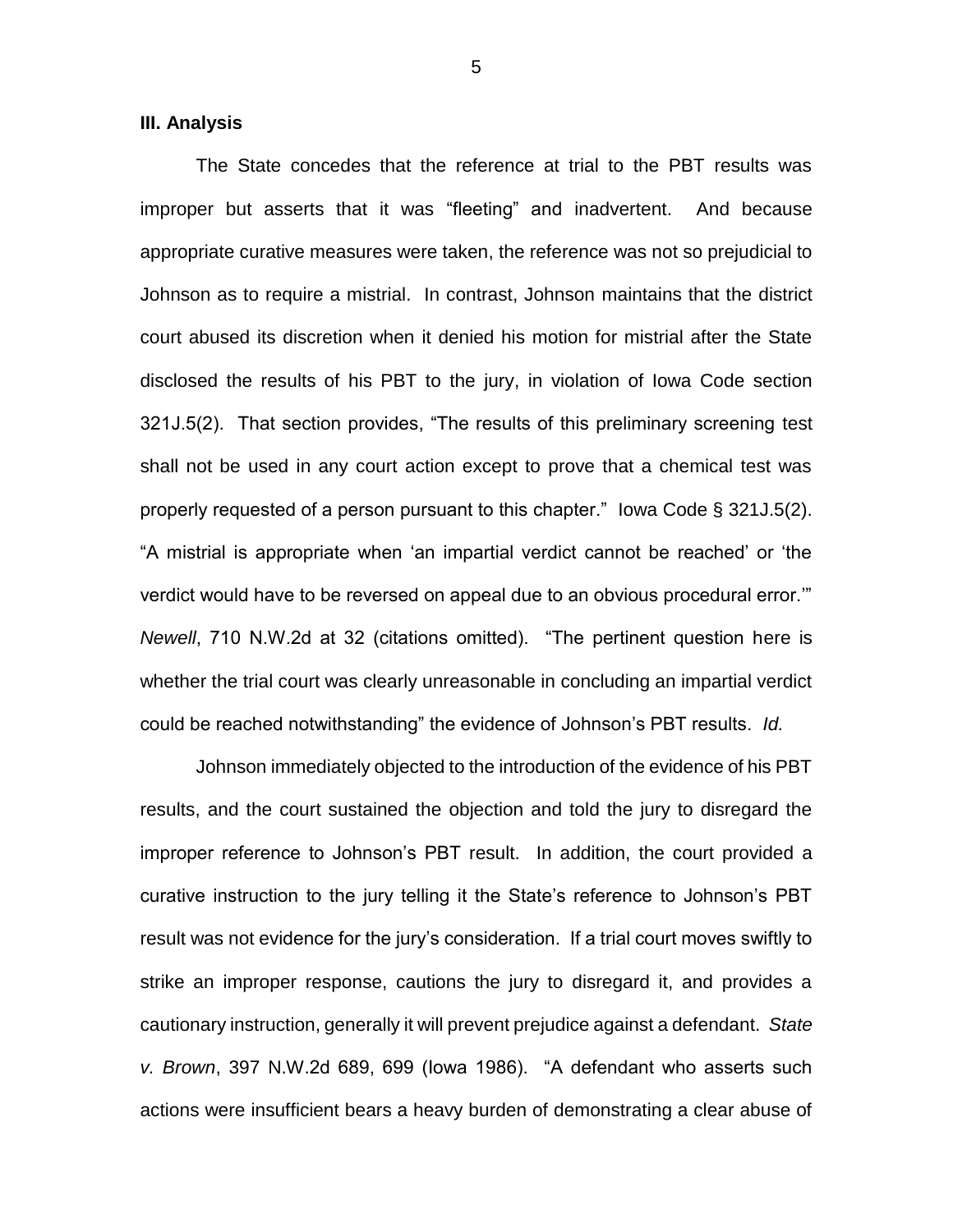discretion on the part of the trial court." *State v. Keys*, 535 N.W.2d 783,785 (Iowa Ct. App. 1995).

So does the court's statement to the jury to disregard the evidence immediately after it was introduced and again in a curative written jury instruction cure the prejudice from disclosure of the PBT results? In *State v. Belieu*, the supreme court provided several factors to consider in determining whether the prejudicial impact of inadmissible evidence can be sufficiently cured by a cautionary instruction: 1) the defendant's ability "to protect himself against the prejudicial impact"; 2) the extensiveness of the challenged testimony and the promptness with which the court deals with it; and 3) the strength of the State's evidence on the matter, which reduces its prejudicial value. 288 N.W.2d 895, 901– 02 (Iowa 1980).

Here, the inadmissible reference to the PBT result was very brief and occurred only once. The court immediately sustained Johnson's objection and admonished the jury not to consider "any reference to numbers" it heard. It also told the jury in a written instruction that the "certain evidence [the court struck] from the record" was not evidence to be considered. We assume juries follow the instructions given to them by the court.<sup>1</sup> State v. Hanes, 790 N.W.2d 545, 552

 $\overline{a}$ 

 $1$  The jury was instructed that Johnson refused to give a breath, blood, and/or urine sample. With no reference to testing or the results needed to prove intoxication, the jury instead was charged with determining intoxication after evaluating these factors: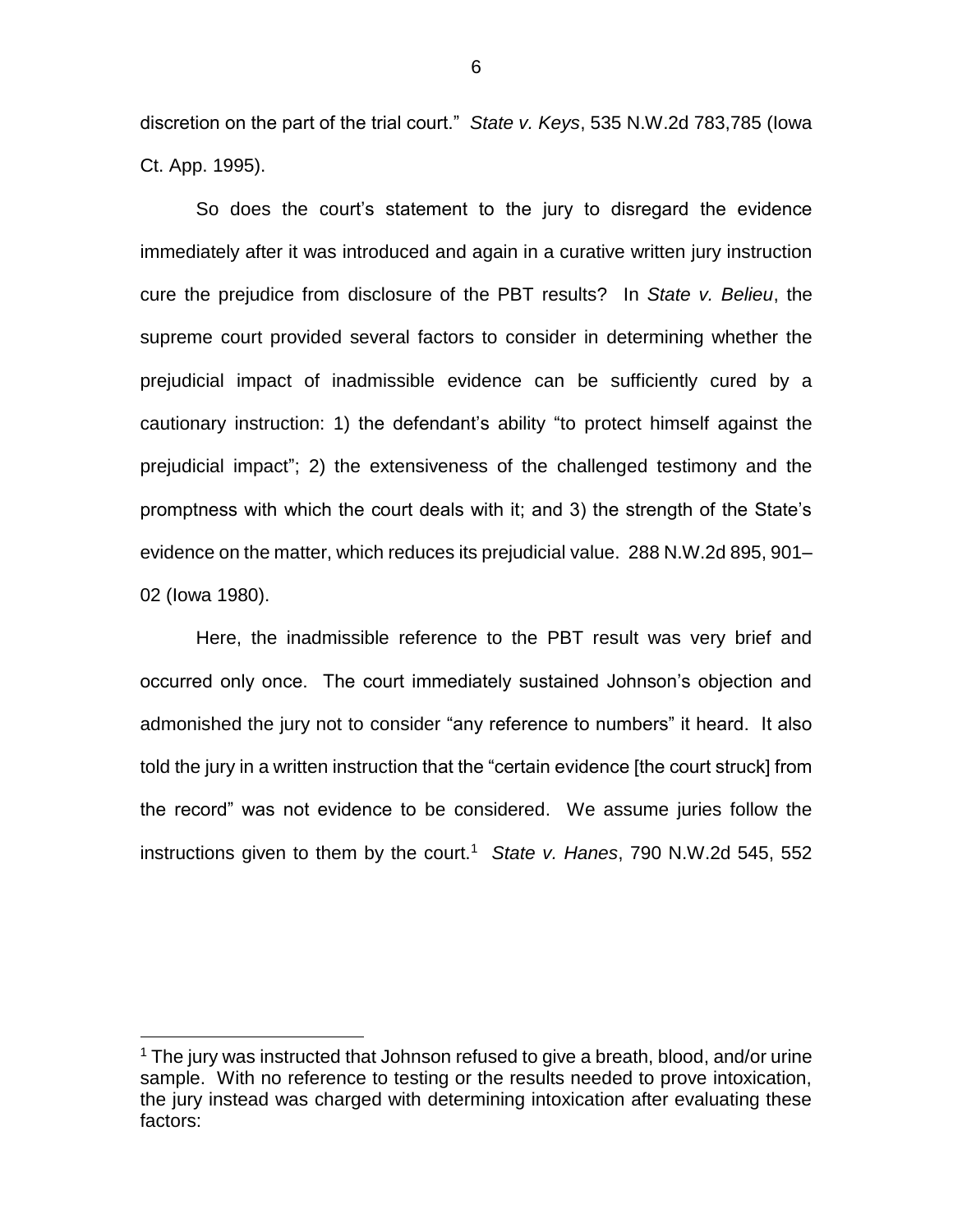(lowa 2010). And the State's case against Johnson was strong. $2$  The portions of Officer Spencer's bodycam footage played to the jury corroborate his testimony that Johnson showed signs of impairment. The jury could view the footage and reasonably find Johnson was impaired at the time of his arrest based on his speech and his field sobriety test performance. The relative strength of the State's case against Johnson reduces the prejudicial impact of the inadmissible reference to the PBT result. *See Belieu*, 288 N.W.2d at 901. In sum, the trial court acted quickly and took proper measures to reduce the prejudicial impact of disclosure of the PBT result and ensure Johnson received a fair trial. Thus, it was not an abuse of discretion to deny Johnson's motion for a mistrial.

With that being said, a PBT result is the "type of precise evidence that a jury will seize in order to avoid the messy business of weighing the imprecision of mere observations." *State v. Ness*, 907 N.W.2d 484, 489 (Iowa 2018). And "a breath test result is important evidence in prosecutions for [driving under the influence of alcohol]." *State v. Moorehead*, 699 N.W.2d 667, 673 (Iowa 2005). Although we presume that juries follow curative instructions, trial courts should proceed with

 $\overline{a}$ 

- 3. His or her emotions are visibly excited.
- 4. He or she has, to any extent, lost control of bodily actions or motions.

<sup>1.</sup> His or her reason or mental ability has been affected.

<sup>2.</sup> His or her judgment is impaired.

 $2$  The jury panel's request to again view portions of the video during the deliberations suggests they relied upon observations of Johnson's level of intoxication as opposed to any test result.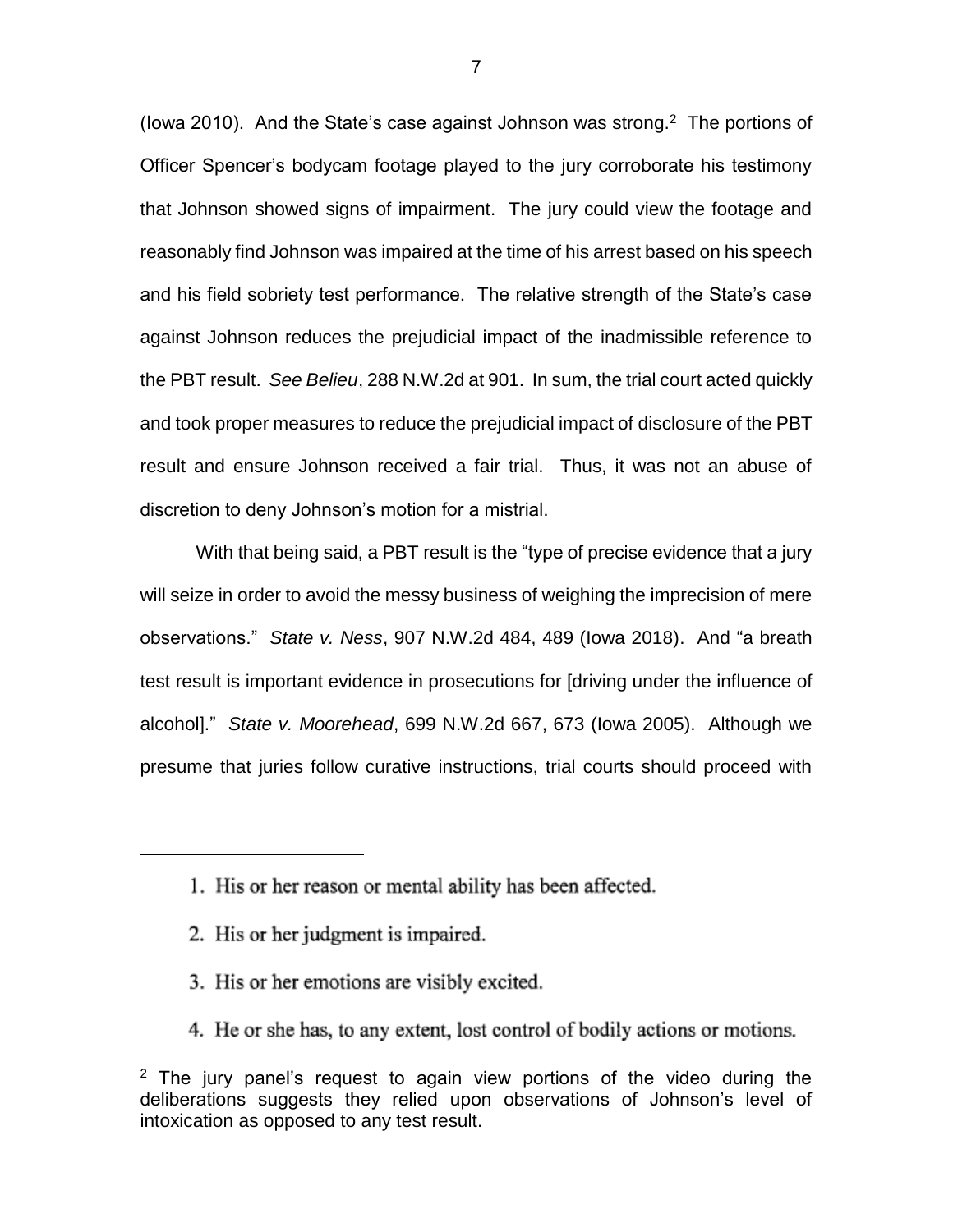caution, as the trial court did here, when PBT results are revealed to the jury. Even when PBT results are referenced briefly by mistake or inadvertence and curative measures are taken, it may be difficult to "un-ring the bell" in the minds of the jury.

For all these reasons, Johnson has not met the heavy burden of showing the district court abused its discretion when it denied his motion for mistrial.

## **IV. Conclusion**

The district court did not abuse its discretion when it denied Johnson's motion for mistrial after the State inadvertently disclosed the results of Johnson's PBT.

# **AFFIRMED.**

Mullins, J., concurs; Doyle, P.J., dissents.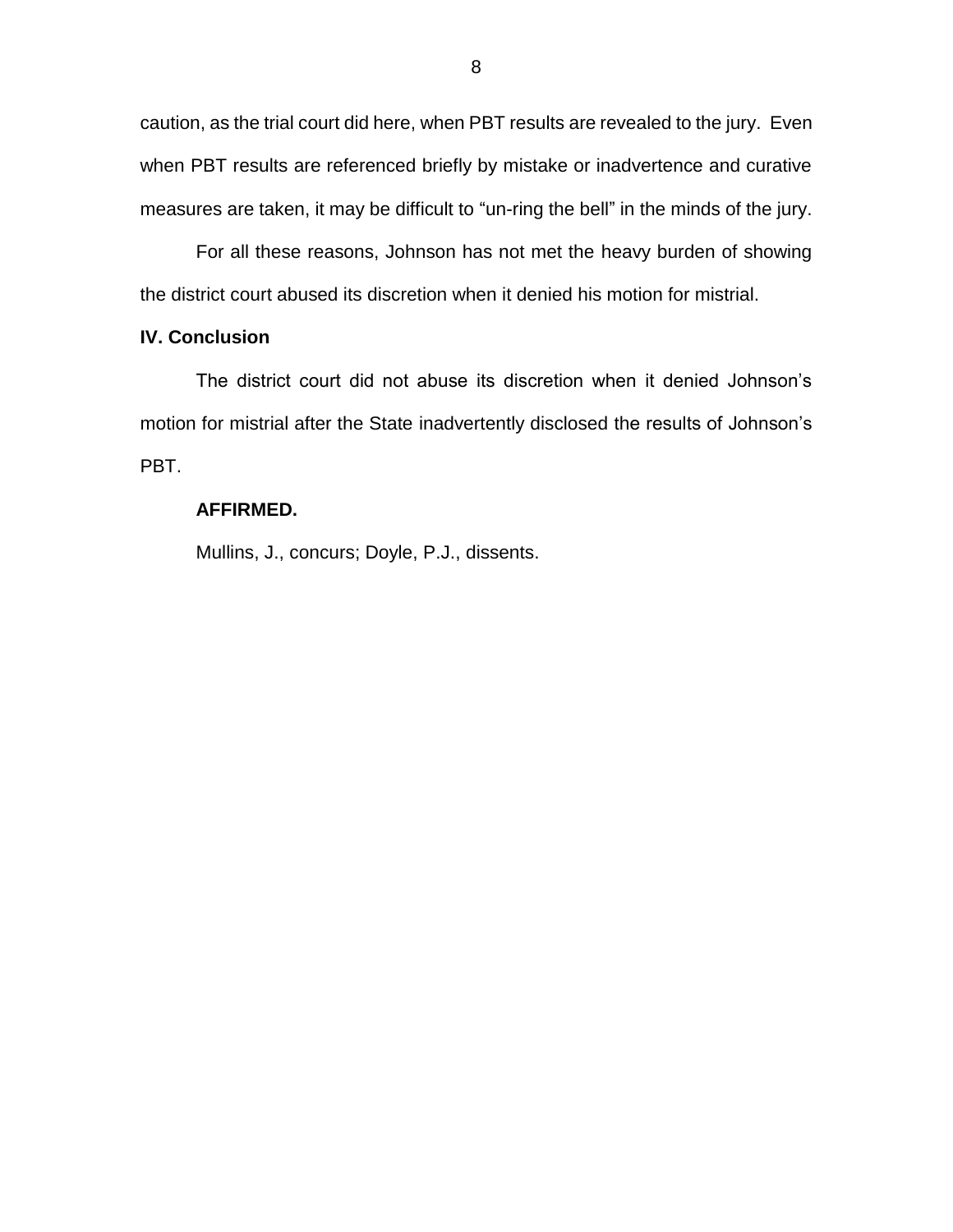### **DOYLE, Presiding Judge** (dissenting).

I respectfully dissent.

This case is a classic example of how audio visual presentations and Murphy's Law go hand in hand.<sup>3</sup> Officer Damon Spencer's body camera video contained inadmissible material—a reference to the results of Scott Johnson's Preliminary Breath Test (PBT).<sup>4</sup> While the State intended to omit references to Johnson having taken a PBT, when the State played the video for the jury's viewing the inadmissible portion was inadvertently shown. Johnson promptly objected; the State apologized; and the court immediately sustained the objection, struck the offending portion of the video, and told the jury to disregard it. A curative instruction was later given to the jury.

The majority points out the inadmissible reference to the PBT result was "very brief and occurred only once," assumed the jury followed its instructions, and opined the evidence against Johnson was "strong." On this basis, the majority concludes Johnson failed to meet the heavy burden of demonstrating a clear abuse of discretion on the part of the trial court in denying Johnson's motion for mistrial. I disagree.

 $\overline{a}$ 

9

<sup>&</sup>lt;sup>3</sup> If anything can go wrong, it will.

 $4$  A PBT is a screening test, and the results of that test are inadmissible. Indeed, section 321J.5(2) (2018) provides, "The results of this preliminary screening test [(PBT)] . . . shall not be used in any court action except to prove that a chemical test was properly requested of a person pursuant to this chapter." *See State v. Massick,* 511 N.W.2d 384, 388 (Iowa 1994) (recognizing the results of a PBT are inadmissible). Further, testimony by officers that the result of a PBT indicated the presence of alcohol is reversible error. *State v. Deshaw,* 404 N.W.2d 156, 158 (Iowa 1987).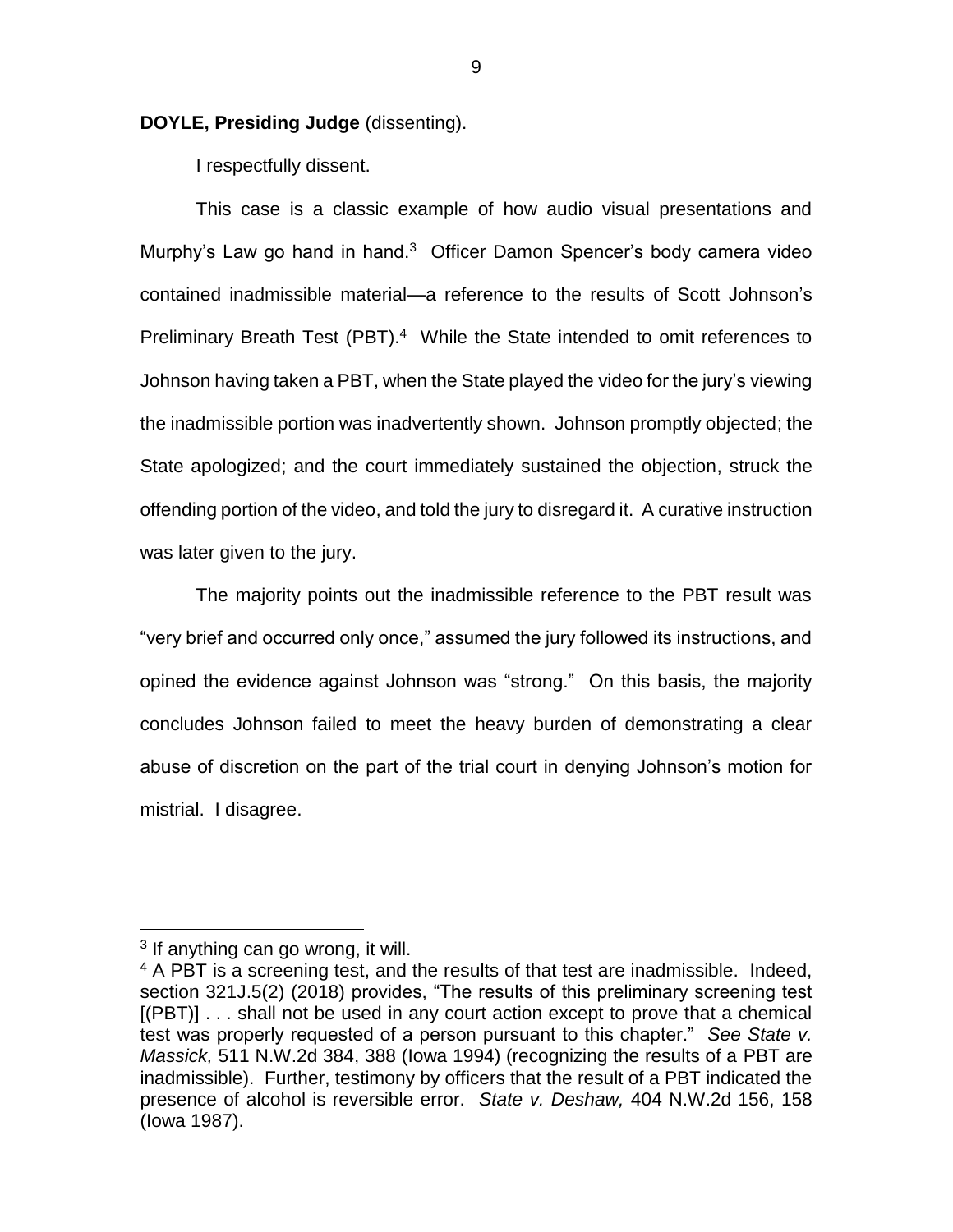Yes, Johnson's burden is great as we review the district court's denial of a mistrial motion for an abuse of discretion.<sup>5</sup> *State v. Plain*, 898 N.W.2d 801, 811 (Iowa 2017). An abuse of discretion in denying a mistrial motion occurs "only when defendant shows prejudice which prevents him from having a fair trial." *State v. Callender*, 444 N.W.2d 768, 770 (Iowa Ct. App. 1989). I believe Johnson met his burden.

Our supreme court has recognized that "there is something special about objective tests" like the PBT. *State v. Ness*, 907 N.W.2d 484, 489 (Iowa 2018). The PBT is "the type of precise evidence that a jury will seize in order to avoid the messy business of weighing the imprecision of mere observations." *See id*. (citing *State v. Gieser*, 248 P.3d 300, 303 (Mont. 2011) (noting that a breath test has "an appearance of precision and scientific reliability that is qualitatively different from the more subjective observations of the officer as to speech, eyes, coordination and odors")). As in *Ness*, I cannot say proof that Johnson was under the influence "was so strong as to overcome the prejudice" of the jury's hearing the results of the PBT. *See id.* And even the majority notes that "[e]ven when PBT results are referenced briefly by mistake or inadvertence and curative measures are taken, it

 $\overline{a}$ 

<sup>5</sup> Abuse of discretion "does not imply a bad motive, or a wrongful purpose or perversity, passion, prejudice, partiality, moral delinquency, willful misconduct, or intentional wrong.... It does not imply reproach." *State ex rel. Fletcher v. District Court*, 238 N.W. 290, 294 (Iowa 1931). It "is not a term of opprobrium, but only of error in arriving at the conclusions thought to sustain the ruling made." *Jacobsen v. Gamber*, 86 N.W.2d 147, 149 (Iowa 1957). *See generally State v. Guise*, No. 17-0589, 2018 WL 2084846, at \*18-19 (Iowa Ct. App. May, 2, 2018) (Doyle, J. dissenting) (observing the harshness of the term and suggesting adopting a "kinder and gentler" term), vacated, 921 N.W.2d 26 (Iowa 2018).